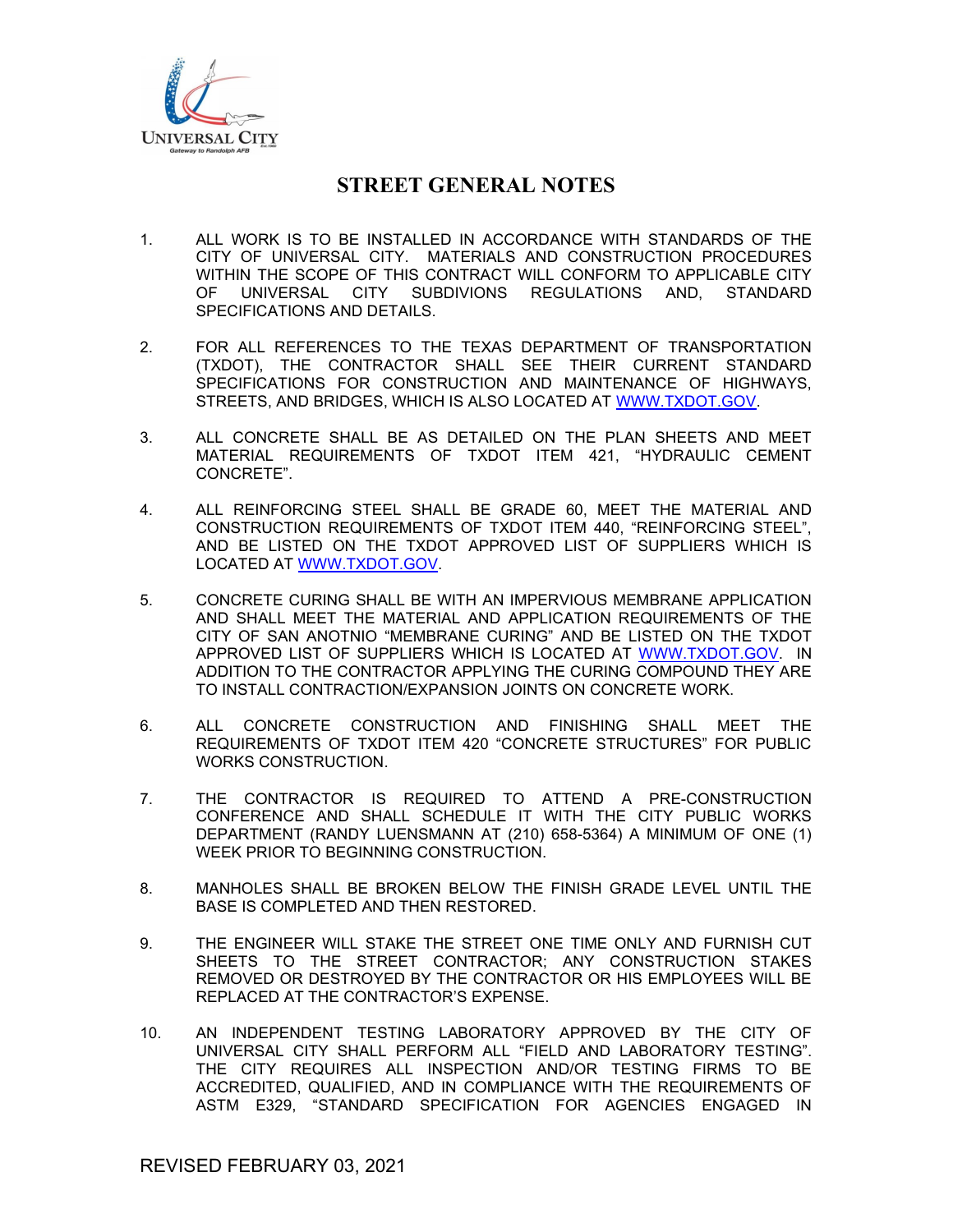

CONSTRUCTION INSPECTION AND/OR TESTING". FIRMS MUST PRESENT A COPY OF THEIR CURRENT, OFFICIAL ACCREDITATION BY THE AMERICAN ASSOCIATION FOR LABORATORY ACCREDITATION (A2LA) OR THE AMERICAN ASSOCIATION OF STATE HIGHWAY AND TRANSPORTATION OFFICIALS (AASHTO) AND CURRENT AMRL AND CCRL PROFICIENCY RESULTS. THE FIRMS SHALL BE ACCREDITED IN ALL MATERIAL TEST PROCEDURES REQUIRED TO BE PERFORMED FOR EACH PROJECT.

- 11. THE CITY SHALL PAY ALL TESTING FOR PUBLIC WORKS PROJECTS UNLESS OTHERWISE AGREED UPON AND APPROVED BY THE CITY. FOR NON- PUBLIC WORKS PROJECTS OR PRIVATE DEVELOPMENTS, THE CONTRACTOR SHALL PAY ALL COSTS OF TESTING. THE FOLLOWING TEST SCHEDULE SHALL BE ADHERED TO:
	- A. ALL IMPORT FILL PLACED IN THE STREET'S SUBGRADE SHALL BE SELECT MATERIAL, WITH A PLASTICITY INDEX LESS THAN FIFTEEN (15), AND COMPACTED IN MAXIMUM EIGHT (8) INCH LIFTS TO 98% DENSITY OF TXDOT'S TEST METHOD TEX 113-E. PROVIDE TESTING ON EACH EIGHT (8) INCH COMPACTED LIFT. SUBGRADE MOISTURE DENSITY TESTING SHALL BE AT THE MINIMUM FREQUENCY OF THREE (3) PER BLOCK AND SHALL NOT TO EXCEED FIVE HUNDRED (500) FOOT SPACING.
	- B. THE RATE OF LIME TREATED/STABILIZED OF THE SUBGRADE SHALL REDUCE THE PLASTICITY INDEX TO 20 OR LESS OR IN ACCORDANCE WITH THE GEOTECHNICAL RECOMMENDATIONS AND SHALL BE CONSTRUCTED IN ACCORDANCE WITH TXDOT ITEM 260, LIME TREATMENT (ROAD-MIXED).
	- C. FLEXIBLE BASE TESTING SHALL INCLUDE P.I., L.L., GRADATION, AND WET BALL MILL OF MATERIAL SHALL BE TESTED UPON DELIVERY TO THE PROJECT AND AS DIRECTED BY THE CITY. MOISTURE DENSITY TESTING SHALL BE AT THE MINIMUM RATE OF THREE (3) PER BLOCK AND SHALL NOT TO EXCEED FIVE HUNDRED (500) FOOT SPACING. THE QUALITY CONTROL TEST ON THE MATERIALS SHALL BE PERFORMED BY THE CONTRACTOR'S CITY APPROVED TESTING FIRM. IN-PLACE DENSITY SHALL MEET THE REQUIREMENTS DETAILED IN THE CITY'S SUBDIVISION REGULATIONS.
	- D. HOT AND WARM MIX ASPHALTIC CONCRETE (HMAC/WMAC) DENSITY IN PLACE DENSITY TESTING SHALL RESULT BETWEEN 92% AND 97% OF THE MAXIMUM THEORETICAL GRAVITY PER TEX 207-F. A SET OF TWO (2) CORES SHALL BE RANDOMLY SAMPLED AT A DISTANCE NOT TO EXCEED FIVE HUNDRED (500) FOOT SPACING PER BLOCK. ALL QUALITY CONTROL NUCLEAR TESTING OF THE IN-PLACE HMAC/WMAC IS FOR QUALITY CONTROL INFORMATION ONLY. THE HMAC/WMAC THICKNESS IS REQUIRED TO BE MEASUREMENT BY CORE. FIELD QUALITY CONTROL PERSONNEL SHALL BE TXDOT LEVEL IB CERTIFIED AND BE PRESENT AT START AND THROUGH THE DURATION OF THE PLACEMENT OPERATONS OF THE HMAC/WMAC TO DOCUMENT DENSITY, THICKNESS, AND COMPACTION AND PLACEMENT OPERATIONS. THE CITY WILL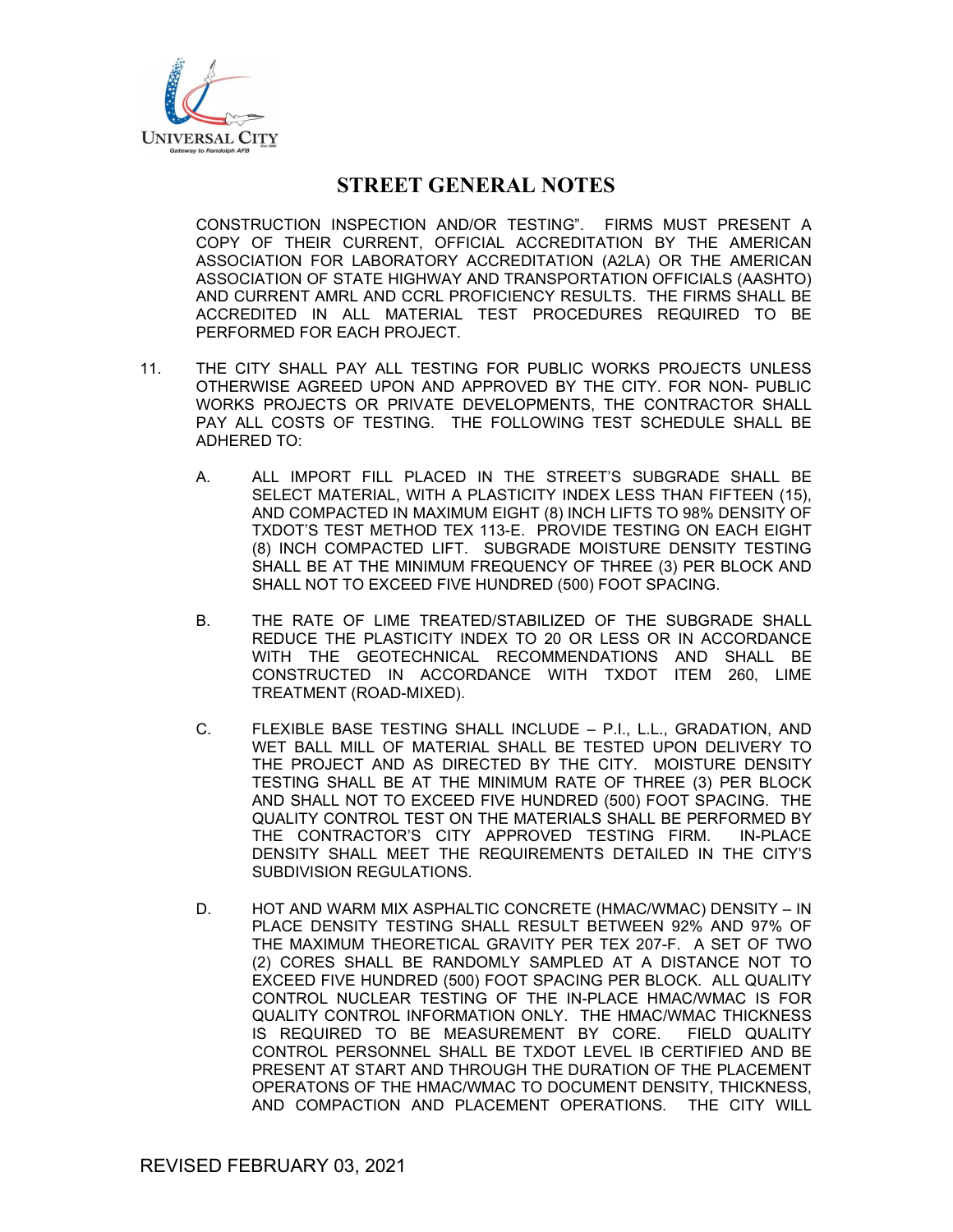

DETERMINE THE REMOVAL AND REPLACEMENT OF ALL FAILED PRODUCTION AND PLACEMENT HMAC/WMAC TEST RESULTS.

- E. RECYCLED ASPHALT SHINGLES (RAS) SHALL NOT BE USED IN ANY HMAC OR WMAC MIXES.
- F. CONCRETE STRUCTURES A MINIMUM OF ONE (1) SET OF COMPRESSIVE CONCRETE STRENGTH TEST OF 4, SIX (6) INCH DIAMETER CYLINDERS EACH WILL BE TESTED PER EACH STRUCTURE AND THE FREQUNCY SHALL BE NO LESS THAN ONE (1) SET PER SIXTY (60) CUBIC YARDS OF CONCRETE PLACED AND AT LEAST ONE (1) SET PER DAY.
- G. CONCRETE CURB AND SIDEWALK PROVIDE ONE (1) SET OF FOUR (4), SIX (6) INCH DIAMETER CYLINDERS PER EACH 500 LINEAR FEET OF CURB AND/OR SIDEWALK AND AT LEAST ONE (1) SET PER DAY.
- H. THE CONTRACTOR SHALL SUBMIT CONCRETE, WMAC, AND HMAC DESIGNS A MINIMUM OF 2 WEEKS PRIOR TO THE PLACEMENT OF THE MATERIAL.
- 12. ALL SUBGRADE AND FLEXIBLE BASE MATERIALS SHALL BE PROOF ROLLED WITH A HEAVY PNEUMATIC ROLLER (MINIMUM 25 TONS) IN CONFORMANCE WITH TXDOT ITEM 216, "PROOF ROLLING" AND COMPACTED TO THE DENSITY REQUIREMENT SHOWN IN THE CITY OF UC ITEM 200, "FLEXIBLE BASE". TESTS FOR DENSITY WILL BE PERFORMED WITHIN TWENTY-FOUR (24) HOURS AFTER COMPACTION OPERATIONS ARE COMPLETED. IF THE MATERIAL FAILS TO MEET THE DENSITY SPECIFIED, IT SHALL BE REWORKED AS NECESSARY TO OBTAIN THE DENSITY REQUIRED. THE CONTRACTOR SHALL MAINTAIN A MOIST BASE SURFACE AFTER IT HAS BEEN TESTED UNTIL THE NEXT PAVEMENT LAYER IS CONTRUCTED. SOFT AND YIELDING AREAS DISCOVERED SHALL BE CORRECTED BY THE CONTRACTOR AT THEIR EXPENSE.
- 13. SURFACE STRUCTURES SUCH AS MAILBOXES, STREET SIGNS, FENCES, DRIVEWAYS, SIDEWALKS, LANDSCAPING, CONCRETE ISLANDS, CURBS OR CONCRETE DRIVEWAYS, ETC., VISIBLE AT THE TIME OF THE SURVEY ARE SHOWN ON THE PLANS. IT IS THE CONTRACTOR'S RESPONSIBILITY TO SAFEGUARD AND MAINTAIN ANY AND ALL SURFACE STRUCTURES DURING THE COURSE OF WORK AND TO REPLACE OR REPAIR THOSE ITEMS WHICH ARE DAMAGED BY THE CONTRACTOR WITH LIKE OR BETTER QUALITY AND SHALL BE RESPONSIBLE FOR RESTORING TO ITS ORIGINAL OR BETTER CONDITION (NO SEPARATE PAY ITEM).
- 14. LOCATIONS AND DEPTHS OF EXISTING UTILITIES SHOWN ON THE PLANS ARE UNDERSTOOD TO BE APPROXIMATE. ACTUAL LOCATIONS MUST BE FIELD VERIFIED BY THE CONTRACTOR AT LEAST 48 HOURS PRIOR TO CONSTRUCTION. IT SHALL BE THE CONTRACTOR'S RESPONSIBILITY TO LOCATE ALL UTILITIES, PROTECT THEM DURING CONSTRUCTION AND REPAIR ANY DAMAGE TO OTHER UTILITIES AT NO COST TO THE CITY OF UNIVERSAL CITY.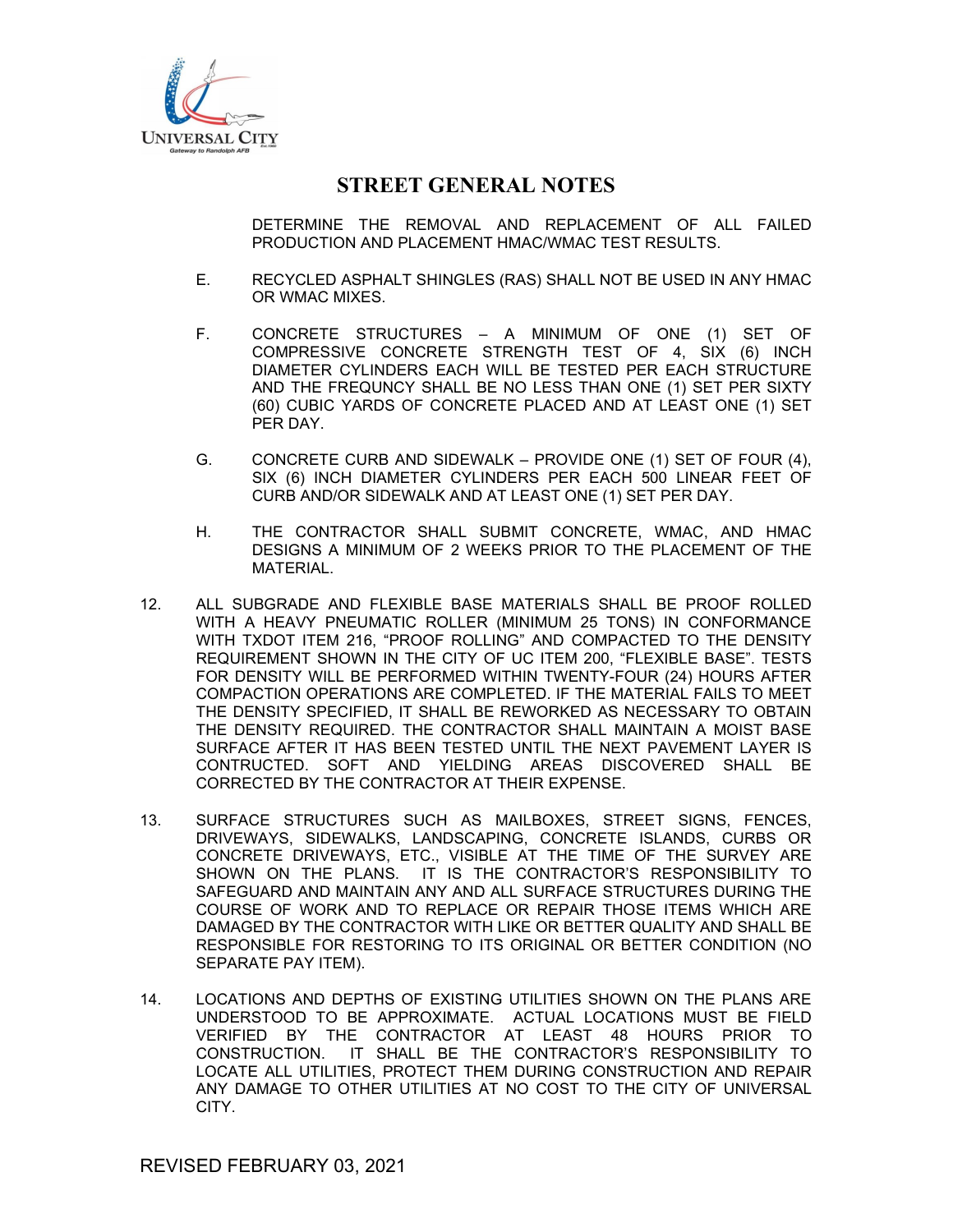

- 15. IT IS THE CONTRACTOR'S RESPONSIBILITY TO SEE THAT ALL SIGNS AND BARRICADES ARE PROPERLY INSTALLED AND MAINTAINED. ALL LOCATIONS AND DISTANCES WILL BE DECIDED UPON IN THE FIELD BY THE CONTRACTOR, USING THE TEXAS MANUAL ON UNIFORM TRAFFIC CONTROL DEVICES. THE CITY'S CONSTRUCTION INSPECTOR/TRAFFIC ENGINEERING REPRESENTATIVE WILL ONLY BE RESPONSIBLE TO INSPECT BARRICADES AND SIGNS. IF IN THE OPINION OF THE TRAFFIC ENGINEERING REPRESENTATIVE/ CONSTRUCTION INSPECTOR, THE TRAFIC CONTROL DEVICES DO NOT CONFORM TO ESTABLISHED STANDARDS, ARE INCORRECTLY PLACED OR INSUFFICIENT IN QUANTITY TO PROTECT THE TRAVELING GENERAL PUBLIC, THE CONSTRUCTION INSPECTOR WILL HAVE THE OPTION OF STOPPING THE OPERATIONS UNTIL SUCH TIME AS THE CONDITIONS ARE CORRECTED AT NO EXPENSE TO THE CITY OF UNIVERSAL CITY.
- 16. CITY TO FURNISH AND INSTALL STREET NAME SIGNS, STOP SIGNS, SPEED LIMIT, YIELD SIGNS, ETC. DEVELOPER SHALL REIMBURSE CITY FOR MATERIAL AND LABOR COSTS.
- 17. THE STREET CONTRACTOR IS REQUIRED TO ADJUST ALL EXISTING MANHOLES (SEE "ADJUSTING EXISTING MANHOLES" OF THE SPECIFICATION) AND WATER VALVES TO MATCH THE GRADE OF THE STREET SECTION OR THE ELEVATION SPECIFIED ON THE PLANS OR AS DIRECTED BY THE ENGINEER.
- 18. DUE TO FEDERAL REGULATIONS TITLE 49, PART 192.181 ACCESS TO GAS VALVES MUST BE MAINTAINED AT ALL TIMES. THE CONTRACTOR MUST PROTECT AND WORK AROUND ANY GAS VALVES THAT ARE IN THE PROJECT AREA.
- 19. CONTRACTOR SHALL VERIFY THE EXACT LOCATION OF UNDERGROUND UTILITIES AND OTHER UNDERGROUND STRUCTURES WHETHER SHOWN ON THE PLANS OR NOT. CONTRACTOR WILL NOTIFY ALL UTILITY COMPANIES AT LEAST 72 HOURS PRIOR TO EXCAVATION.

CITY OF UNIVERSAL CITY (210) 658-5364 WATER AND SANITARY SEWER (210) 658-5365 STORM DRAIN (210) 658-5364

DIG TESS 1-800-344-8377 TEXAS STATE WIDE ONE CALL LOCATORS 1-800-545-6005 OR 811 COSA TRAFFIC SIGNAL OPERATIONS 210-207-7720 CITY PUBLIC SERVICE (ELECTRIC AND GAS) TIME WARNER CABLE AT&T MCI **VERIZON** 

20. CONCRETE CURB SHALL BE CONSTRUCTED WITH A MAXIMUM OF EIGHTY (80) FEET BETWEEN EXPANSION JOINTS AND MARKED AT TEN (10) FOOT INTERVALS WITH APPROVED STEEL MARKING TOOLS. EXPANSION JOINTS SHALL BE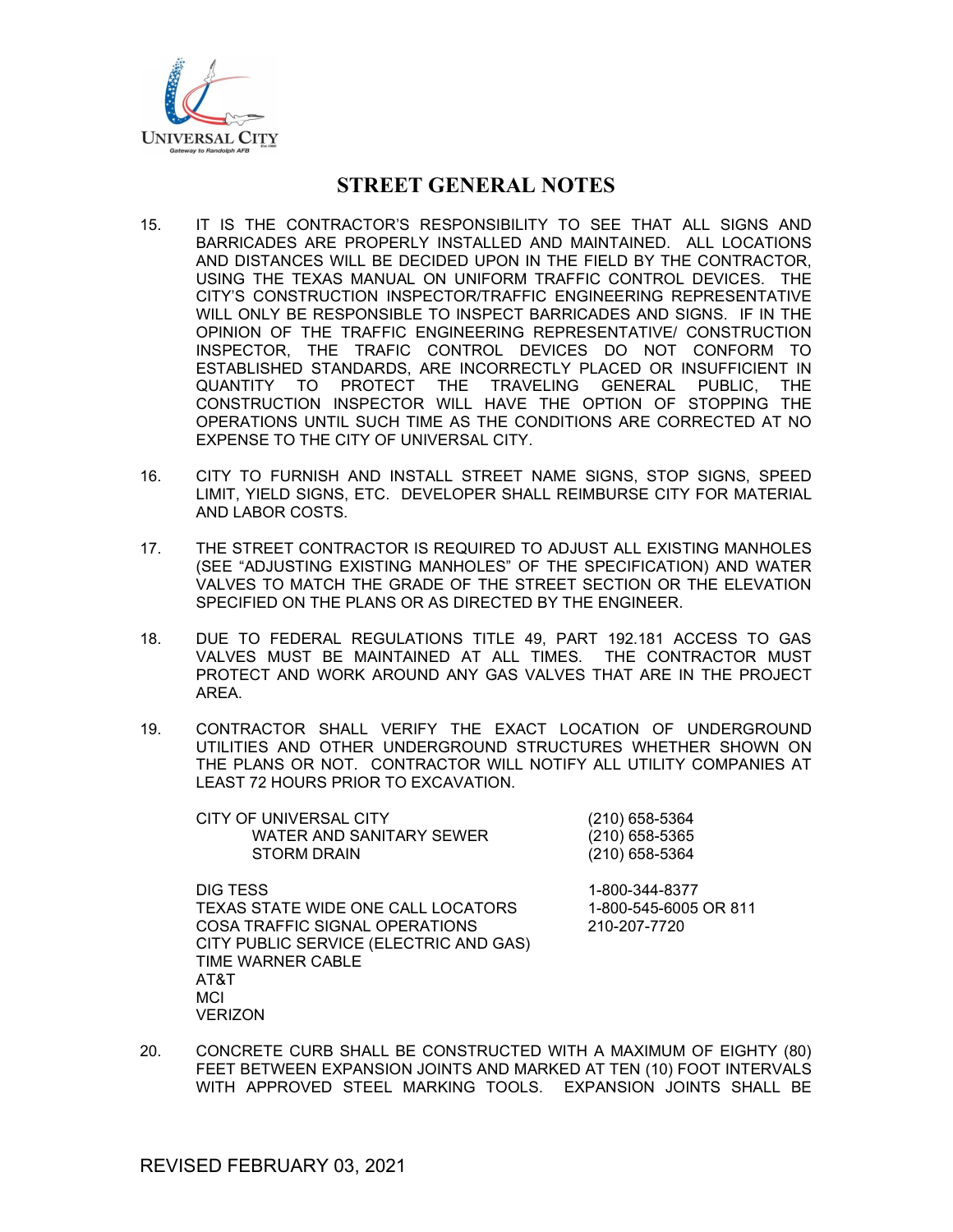

PLACED AT THE BEGINNING OF ALL RADII AND AT A MAXIMUM OF EIGHTY (80) FOOT INTERVALS AS DIRECTED BY THE ENGINEER.

- 21. THE CONTRACTOR SHALL NOTIFY THE CITY PUBLIC WORKS DEPARTMENT (PUBLIC WORKS DIRECTOR OR HIS AUTHORIZED REPRESENTATIVE AT 658- 5364) PRIOR TO PLACING BACKFILL OR CONCRETE AND PRIOR TO ANY TESTING. CONTRACTOR SHALL REQUEST INPECTIONS A MINIMUM OF 24 HOURS IN ADVANCE. NO INSPECTIONS ARE AVAILABLE BETWEEN 12:00 P.M. AND 1:00 P.M. OR AFTER 4:00 P.M. DAILY, ON WEEKENDS, OR ON CITY HOLIDAYS.
- 22. CONCRETE SIDEWALKS SHALL HAVE TOOLED WEAKENED PLANE JOINTS EVERY FOUR (4) FEET AND DOWELED EXPANSION JOINT WITH ONE QUARTER INCH (¼) BITUMASTIC MATERIAL SEVENTY FIVE FEET (75) ON CENTER AND ABUTTING EXISTING STRUCTURES.
- 23. ALL WORKMANSHIP AND MATERIAL SHALL CONFORM TO THE CITY OF UNIVERSAL CITY ORDINANCES FOR PUBLIC WORKS CONSTRUCTION AND TXDOT ITEMS 5 AND 6.
- 24. CONTRACTOR SHALL INSTALL CURB FOR HANDICAP RAMPS AS SHOWN ON THE PLANS AND ADA STANDARD PLAN SHEETS.
- 25. CONTRACTOR SHALL PROVIDE BRASS KEYS TO BE USED TO OPEN LOCKING MANHOLE COVERS ON DRAINAGE STRUCTURES DURING PRELIMINARY INSPECTION FOR ACCEPTANCE OF PROJECT.
- 26. ALL TRENCHES PART OF A ROADWAY RECONSTRUCTION OR PROPOSED ROADWAY PROJECT ARE TO BE BACKFILLED AND COMPACTED AS NOTED IN UNIVERSAL CITY STANDARD SPECIFICATIONS AND STANDARD DRAWINGS.
- 27. WHEN UNDER PAVEMENT, ALL UTILITY TRENCHES NOT PART OF A ROADWAY RECONSTRUCTION OR PROPOSED ROADWAY PROJECT ARE TO BE BACKFILLED WITH FLOWABLE FILL FOR THE SECONDARY BACKFILL UP TO THE BOTTOM OF THE BASE MATERIAL GRADE, UNLESS OTHERWISE DIRECTED BY THE CITY. MATCH EXISTING PAVEMENT TYPE, REINFORCEMENT (FOR CONCRETE PAVEMENTS), AND THICKNESS.
- 28. REMOVE EXISTING CURB ON ALL NEW DRIVEWAYS AND PLACE THE COMPLETE PAVEMENT THICKNESS WITH A MINIMUM OF FIVE (5) INCHES THICKNESS ON RESIDENTIAL AND SIX (6) INCHES MINIMUM ON COMMERCIAL; DEPENDING ON TRAFFIC WEIGHT.
- 29. CONCRETE PLACED IN NEW DRIVEWAYS INCLUDING ALLEY'S SHALL MEET A MINIMUM 3,000 PSI COMPRESSIVE STRENGTH AT 28 DAYS.
- 30. EXCESS MATERIAL IS TO BE DISPOSED OF AS DIRECTED BY THE ENGINEER. NO EXCESS MATERIAL SHALL BE DUMPED OR ALLOWED TO ENTER ANY WATERWAY, CULVERT OR OTHER DRAINAGE STRUCTURE. THE CONTRACTOR